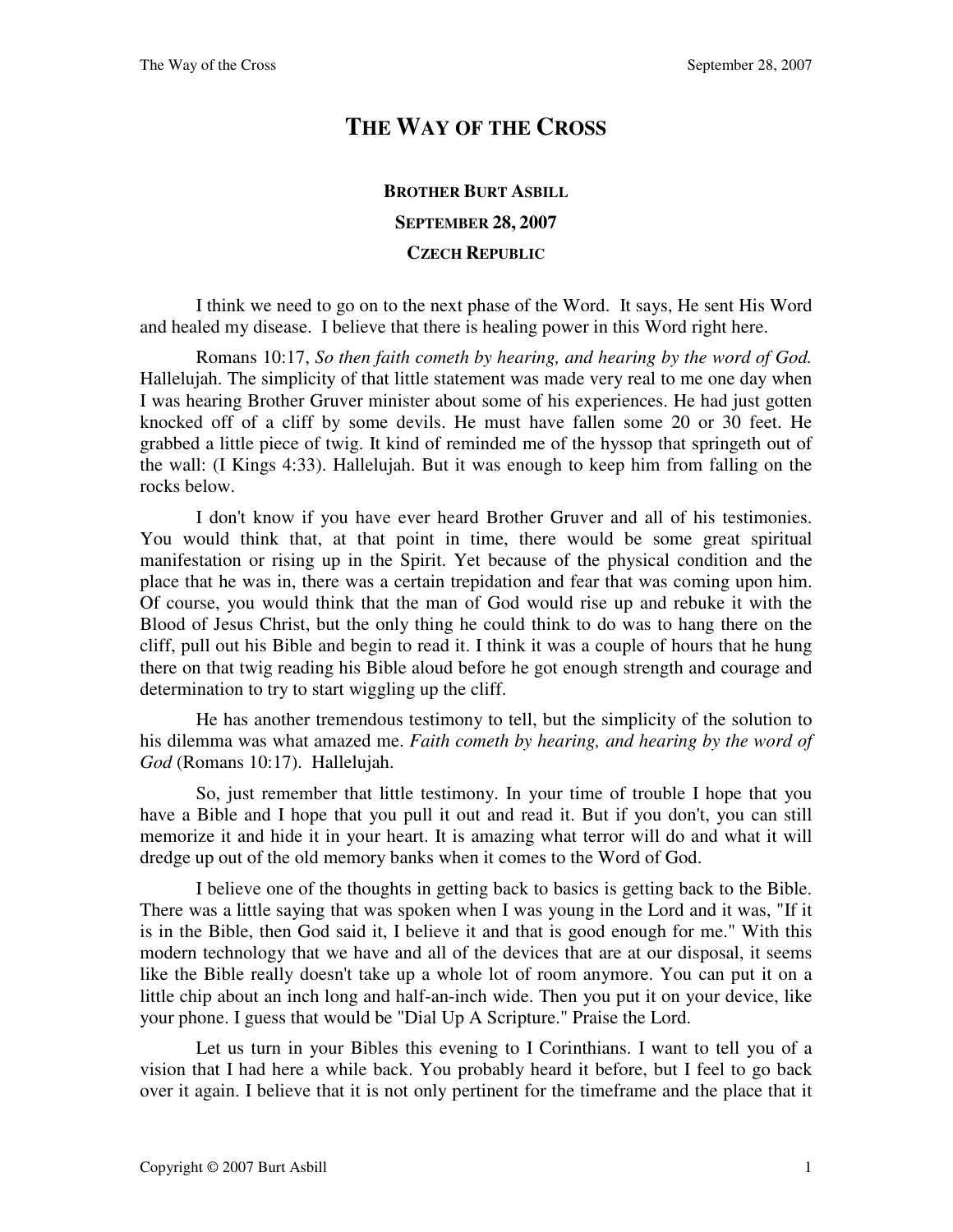was given, but it is also pertinent for this hour. I believe that you represent the soldier that was in the vision. I believe it represents the company of people who are here before me. I saw the vision at a Schuyler, Nebraska, Conference. We were praising the Lord. I suppose it was a similar situation to Job 1. I don't remember who, but somebody was ministering on Job during this session. I knew that it had a similarity to that position of that story in the vision.

In the vision I was in an office, or I was looking into an office. It was an executive type office. There was this big desk and it seemed like in this desk was this electronic console. It had all kinds of lights and switches and buttons. There was a Man behind the desk as though waiting for someone to come. It seemed as though He had an appointment with somebody. I knew the office was His and I knew that this Man was the Lord. As He was sitting there I looked over His right shoulder.

There was a man. He was dressed in a blue uniform. I really cannot describe the blueness of the uniform. It was like it was transparent, but yet it had substance because you couldn't see through it. It also had an effervescent, almost alive, look. He had a beret on and he was decorated with many combat medals. He had the braid on his uniform which was significant of some position or honor. All of the accoutrements that were on him, the epaulets on his shoulders, were made of gold. There was a golden insignia on his hat which I could not make out. There was a patch on his left shoulder that bore the same insignia.

I knew that he was a man, that he was not an angel. I also knew that he was in the service of the Lord and he had been in many different battles. He was a seasoned warrior. He was also a man of deep respect and admiration and he was not moving a muscle. He was not standing at attention, but he was standing at what we call "parade rest" and he was looking straight ahead. Hallelujah.

All of a sudden another man walked into the room. He was a very handsome man. He had deep black hair and he was dark complected. He had a very expensive suit on. His shoes were immaculately shined, very black and very expensive. I knew it to be the devil. I knew that because I have seen him before, not only once, but on different occasions, dressed in the same way. Maybe he had on a different suit or different pair of shoes, but nevertheless, it was the same devil. Unlike those other appearances where he always came with arrogance and a presumptuous pride and authority, he kind of just slinked into the office. Instead of sitting like you would expect of someone dressed in the way that he was, erect in their chair and in a position of command (I've often pondered on that part of the vision), He was like a spoiled child that you were trying to discipline or talk to that sits in a chair and sort of slumps to one side.

He would not look directly at the Lord, but the Lord was looking directly at him. He said to the man, "Have you seen My people who have gathered today in Schuyler to praise and to worship Me?"

The devil kind of squirmed around a little bit and he said, "Yes. I have seen them. But they are easily diverted and they are easily subverted."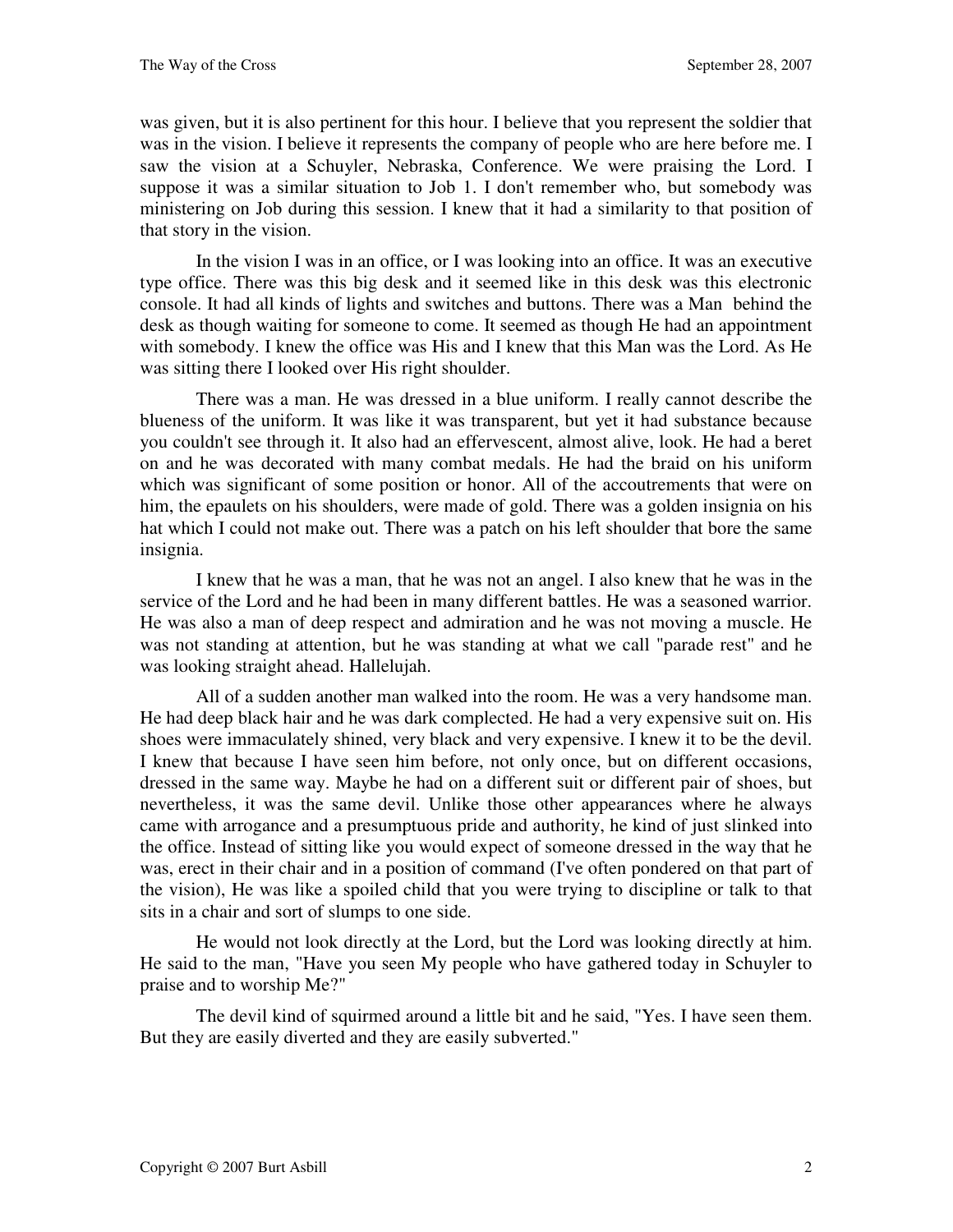At that moment the Lord looked down. It was as though I could see His eyes and I can't really explain to you the kindling that I saw in His eyes. It was almost as though He was composing Himself, if He was able lose His composure.

Finally, He looked up and He looked right at the devil. He said to the devil, "Go and do what you have to do."

Immediately the devil disappeared. The Lord kind of pulled back in His chair. He was looking at something on His desk that involved this electronic equipment imbedded in the desk.

All of a sudden, He spun around in His chair. Immediately, the soldier that was standing there snapped to attention. Although he did not know what was going on, he was looking deeply at the Master. There was something in his paying attention to the presence of the Master, or the Commander. As He spun around, He did not rise from His chair, but He leaned forward and pointed His finger right into the soldier's face. Hallelujah.

All of a sudden I found myself inside of the man. This man was a seasoned soldier and yet there was something in him that kind of drew back. There was something in the action or the word that startled him. Now, he did not move a muscle. He was in complete control and command of his body. It was his soul that was somewhat reeling back, in the sense of responsibility, possibly.

When the Lord pointed His finger in the man's face, He said to the man, "And it is your job to stop him!"

Hallelujah. I came out of the vision.

That was probably three years ago. I think that we are a whole lot closer to having to do what needs to be done than we were at that particular time. There are many things that we find in the Word that are exciting. We can talk about sonship and all of the things that it pertains to and it can excite us. We can envision thrones and positions of authority, bringing demons and devils under the subjective power of the Holy Ghost by the Blood of Jesus Christ. All of those things can excite us. When we talk about things that pertain to the heavenly position of ruling and reigning, the aspirations of what is out there in the heavenlies, how God has created the heaven and the earth and He desires for us to have some part in its operation. Hallelujah. My goodness! Or just in a position or place of walking and talking with God.

Can you imagine what it must have been like as Adam walked in the cool of the evening with God? I can imagine God sharing the innermost secrets of His heart and all His aspirations and desires with man. Can you imagine God reaching out in that little realm of what we have called the "Garden"? I don't think we can even begin to imagine.

I can get excited by just looking up into the heavens at the millions and billions of stars that go on into infinity. Hallelujah. Yet, astronomers say that we are just a drop in the magnitude of the universe and there is some speculation that the universe as a whole is still growing. Why in the name of heaven would God ever create such a magnitude if there wasn't some rhyme or reason in Him pertaining to those things that He has created?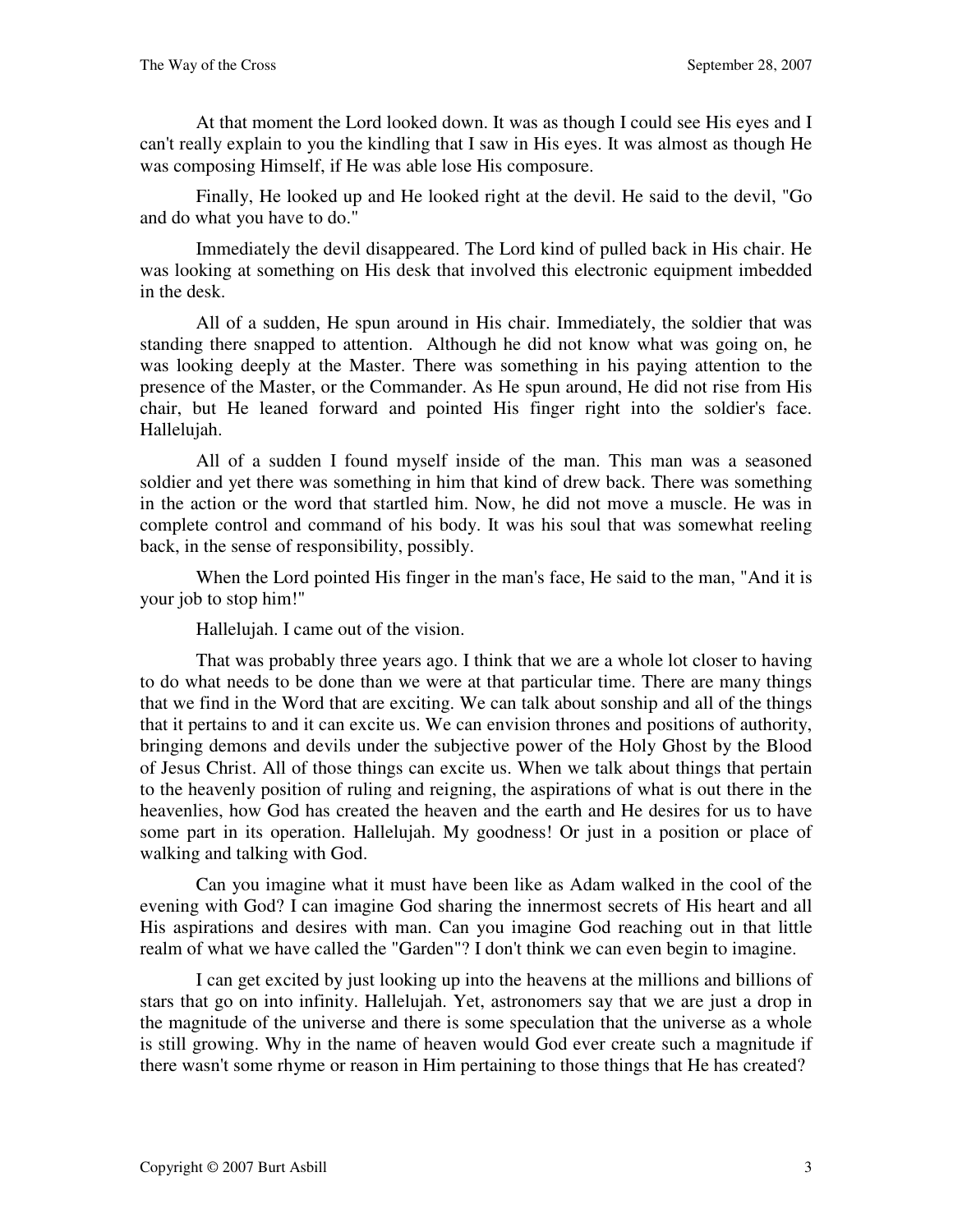Oh, I can sometimes even imagine myself walking with the disciples on the shore, listening to the words that are flowing out of this Man's mouth. He is talking about a position, a throne, a place of rulership, of dominion, of bringing Israel again into a position a place of excellence. Can you imagine what it must have felt like if you were one of them that was listening to this man, watching the mighty miracles that He was doing? Can you imagine standing there and watching as He laid hands on a dead person, seeing that dead person cough and sputter and spit and come to life? Hallelujah. I don't think we would be people who were glued to our seats. I think that we would be shouting. I think that there would be some thought in our mind, "What can stop this Man? What power can stop or thwart the plan and the desire of this Man?" Hallelujah.

Can you imagine what it must have been like as He got off the boat and He began to go up to the Gadarenes? This man, this demonic man who was bound in chains had the ability to break those chains and come running down on top of you. I don't think he just sedately walked down there. What would you do if some naked man came running down, hair flying everywhere? He was probably like Nebuchadnezzar with hair all over him. He was probably frothing at the mouth with eyes wide open and wild. Hallelujah. He was probably screaming at the top of his lungs, "Aaaaah!"

I can tell you what I probably would have been doing. I probably would have been looking for the boat that we got out of.

Can you imagine, the Man speaks a word, bringing him into a position of captivity? He speaks a word and begins to deal with the problem. My God, what do you think the disciples felt when those demons came out of him and the man was sitting there clothed? Where did they get the clothes? They probably supernaturally appeared. I mean, if a man is able to do that to a demoniac and cast out 40 or 400 or 4,000 demons, what is a matter of clothes?

What do you think was in the mind of the men that were sitting there? I think I can tell you. "Nothing can stop this man! Nothing can stop this man!"

No wonder Peter tried to rebuke Him and tell Him, "Not so, Lord!" when Jesus began to explain to him the reality of the situation. You know what is most amazing to me is that after all the walking and the talking, after all of the demonstration, after seeing all those mighty miracles… My God, can you imagine what it must have been like when the Man took the bread and the fish and He broke it and He began to hand it out of the baskets? What would you have done when it was all said and done? Do you know what I would have done? I would have picked the basket up and looked under it. I would have looked in it. "Where is it coming from? I counted it. It was five loaves and two fishes." There was nothing that this Man couldn't do. He could manufacture food. He was a oneman army. He brought limbs into being. He made eyes to see. He made deaf ears to hear. He made mouths to talk. My God! Loose!

And yet they did not believe. They did not believe. The church has been trying to bury the process of perfection from the time that Satan got into the church. Bury the process of perfection, hide it away, disguise it, put your focus upon something else. Hallelujah. Hallelujah.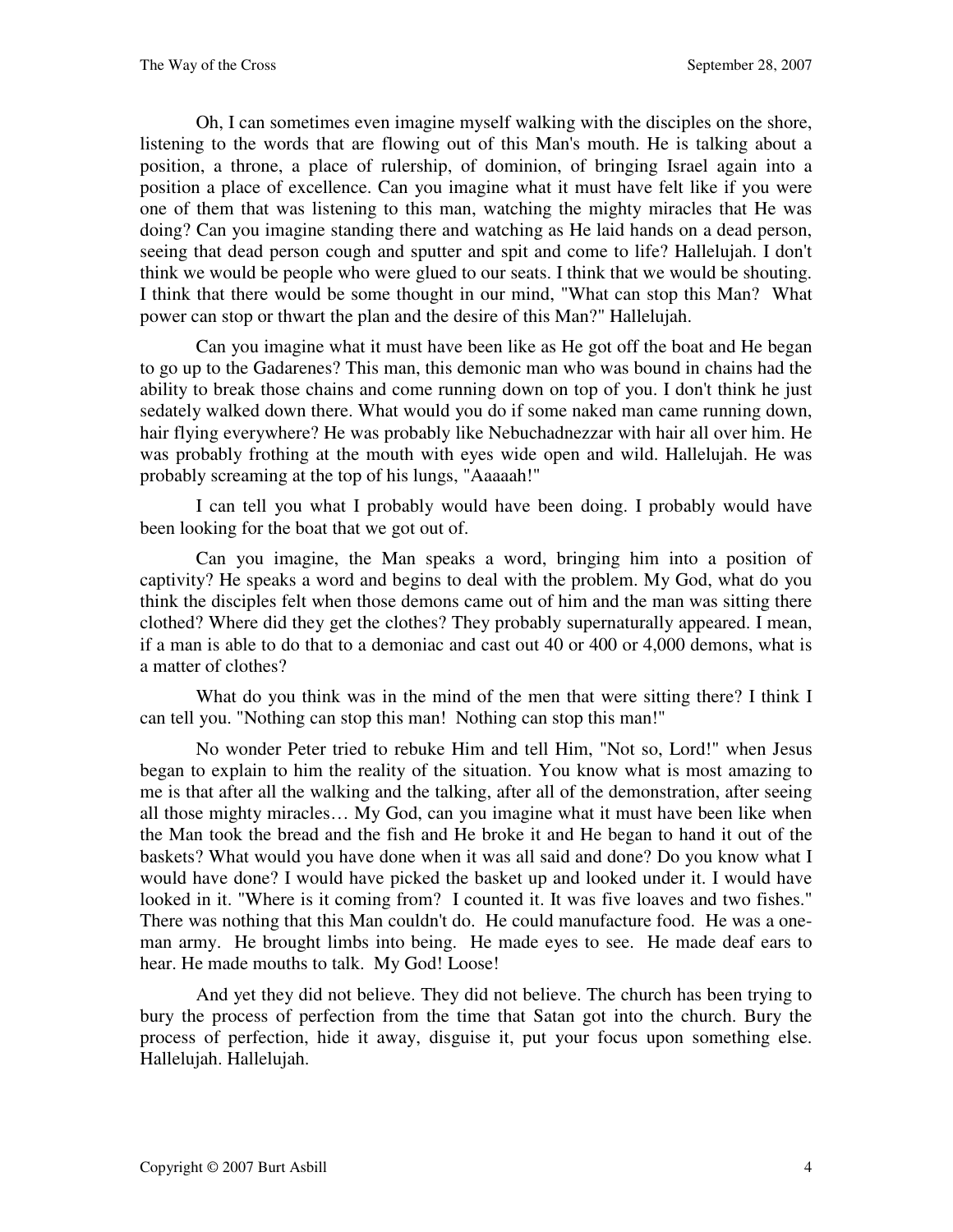I liked Brother Martin's drawing of the focus we are supposed to have. But in the world, what we call "God," we have segmented into many different compartments. We have the ministries, the aspect of church or God. We have the "unity philosophy." Do you know what the "unity philosophy" is? The "we can all get together and if we can agree upon one thing, such as 'God,' then we can work out all our differences." Oh, yes. That is what the "unity philosophy" is. It is called "ecumenicalism." It doesn't make any difference if you are this or you are that if you believe in God. In some aspect or other there is some place that we can come to. We can call it "success" and you have all of these little stars down here that are looking at different things. What unity is there in that? It doesn't become unity, it becomes confusion. Not only does it become confusion, it becomes deception because it eliminates the process that is required of you to get from this point, in the realm of earth, to this point, that we will call heaven. It is not a matter of just knowing God or just believing in God, for the Bible tells us that even devils believe in God. But there is a process that God has designed by which man can achieve the objective of knowing Him, and it is only through that process that that objective can be obtained.

Do you remember the parable that Jesus told about those who came before the Lord? Maybe it is healing. Maybe it is deliverance. Hallelujah. Maybe it is raising the dead. Do you remember the ones that came before the Lord and said, "Haven't we cast out devils in Your name? Haven't we healed in Your name? Haven't we done these mighty works in Your name?"

 Hallelujah. We sometimes measure the spirituality of our organization by the numbers that we have accumulated or the spiritual manifestations that are happening within our fellowship (Matthew 7:22-23). "Oh, look at us! We are successful in the position and the place of church." So is Dupont! Prosperous like Dupont, the chemical company! All you need is a corporate board. All you need is an authority to run the operation and people who are dedicated to the thought. Your thought of God, or should I say, theology, and the position of His excellence is not going to accomplish what needs to be done so that we can be one. It's not something that God does.

Do you know what remodeling is? Many of you are in the remodeling business. Oh, you come in the house and you move this wall and you move that wall, you make a new bathroom, you redo your kitchen, but you have the same house. Nothing is changed, really. The environment is the same. Hallelujah. You just changed the furniture around. God is not interested in changing the furniture around. He is not interested in removing a wall. Paul said, *For I know that in me (that is, in my flesh,) dwelleth no good thing:* (Romans 7:18).

Am I better than Paul? Have I graduated to a position of excellence and perfection that Paul had not yet achieved? Hallelujah. He said, *But I keep under my body, and bring it into subjection:* (I Corinthians 9:27). Why? Because the house had not yet been changed. The thing which was to transpire had not yet happened. Hallelujah. It was continually rising up and making problems and making it known that "I am not yet dead, Paul!"

I can't imagine a man like Paul who wrote 2/3 of the New Testament, telling us that he could be a castaway if he was not careful and if he did not submit himself to the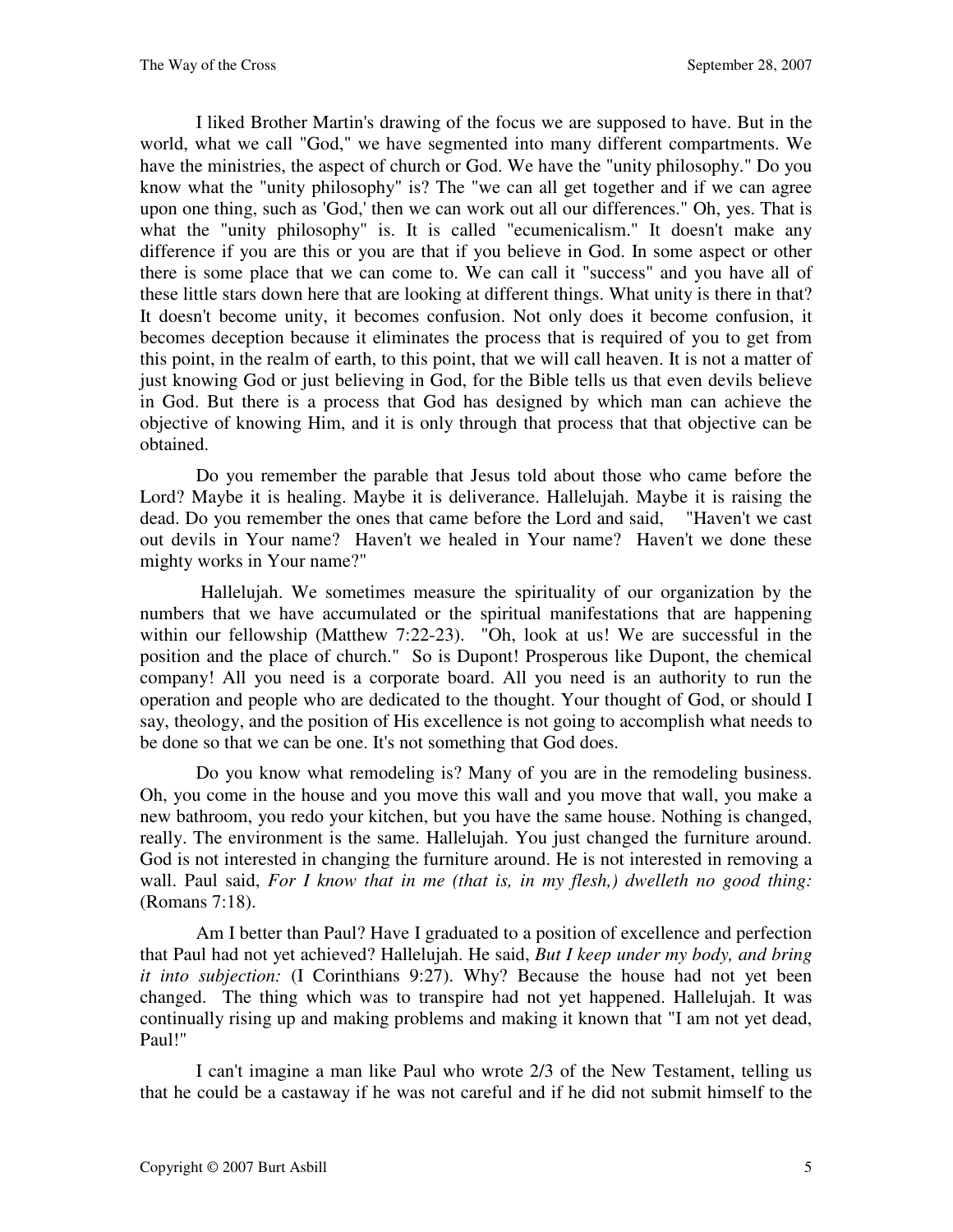process of not just getting to God, but moving in the fashion that was legal, as far as the prescribed method ordained by God to accomplish the task that is in His mind. Does anybody want to say, "Amen?" Man has been trying to figure out how to get to God without going through the dimension of change that God has ordained for man to go through.

I was sitting in church one day and I was listening to the children's word. You have to become like a child in order to hear God. As they were ministering to the children, they began to minister about the  $5<sup>th</sup>$  station in the tabernacle. Do you know what the 5th station in the tabernacle is? It is the Golden Altar of Incense. That is where the priest would sprinkle the incense upon the Altar. He was commanded by God not to bring strange fire into the Holy Place up to the Altar of Incense. Hallelujah.

There were two men of the priesthood that thought they could take a shortcut. You were supposed to take the fire off of the brazen altar and bring it in the censer and sprinkle it upon the golden altar, but they were looking for a shortcut. I don't know if it was because they did something and the fire went out or what. They might have had an excuse that was quite sensible.

Saul thought he had a perfect excuse. The prophet told him the way, but the prophet held back, much like Jesus held back with Lazarus. I never thought of it before, but there seems to be some sort of connection. Jesus knew that Lazarus was dying. He also knew that there was going to be a demonstration of God. But these smart boys, these two priests, thought of how they could circumvent the laws of God. They moved presumptuously. Wasn't it David who said, "God, keep me from the sin of presumption."? He didn't say, "Forgive me in this place," but he said: *Keep back thy servant also from presumptuous sins* (Psalms 19:13).

Do you know that you can begin to take God for granted? Do you know what I mean? It is a lot like how some kids take their parents for granted. They are always around and sometimes because of familiarity they think they can do things this way or that way and get away with it. Maybe here and there it does happen and they do get away with it, but sometimes they don't get away with it. They aggravate or provoke the parent and all of a sudden they find the Bible [discipline] being applied.

I believe in the application of the Bible. My mother was a believer in Bible. My mother believed in "spare the rod, spoil the child." She could quote scripture and she really waxed strong and anointed when she had the switch in her hand. Every time that switch would come down, Mom would be pronouncing and prophesying over me and rebuking the devil. It must have worked. I tried hard to be a devil, but God saved me in spite of all that because He revealed Himself to me down the road of life and what I saw excited me. You know, we need to get excited about God.

If you look at yourself for too long, you will become depressed. Some of us are professionally depressed, because we are always looking at ourselves. "Oh, I want to be depressed today so I am going to go into the bathroom and look at myself in the mirror. Oh, you poor fellow, things are so rough for you. Oh, you poor fellow, nobody understands you. Nobody! You poor fellow. You and I can commiserate together."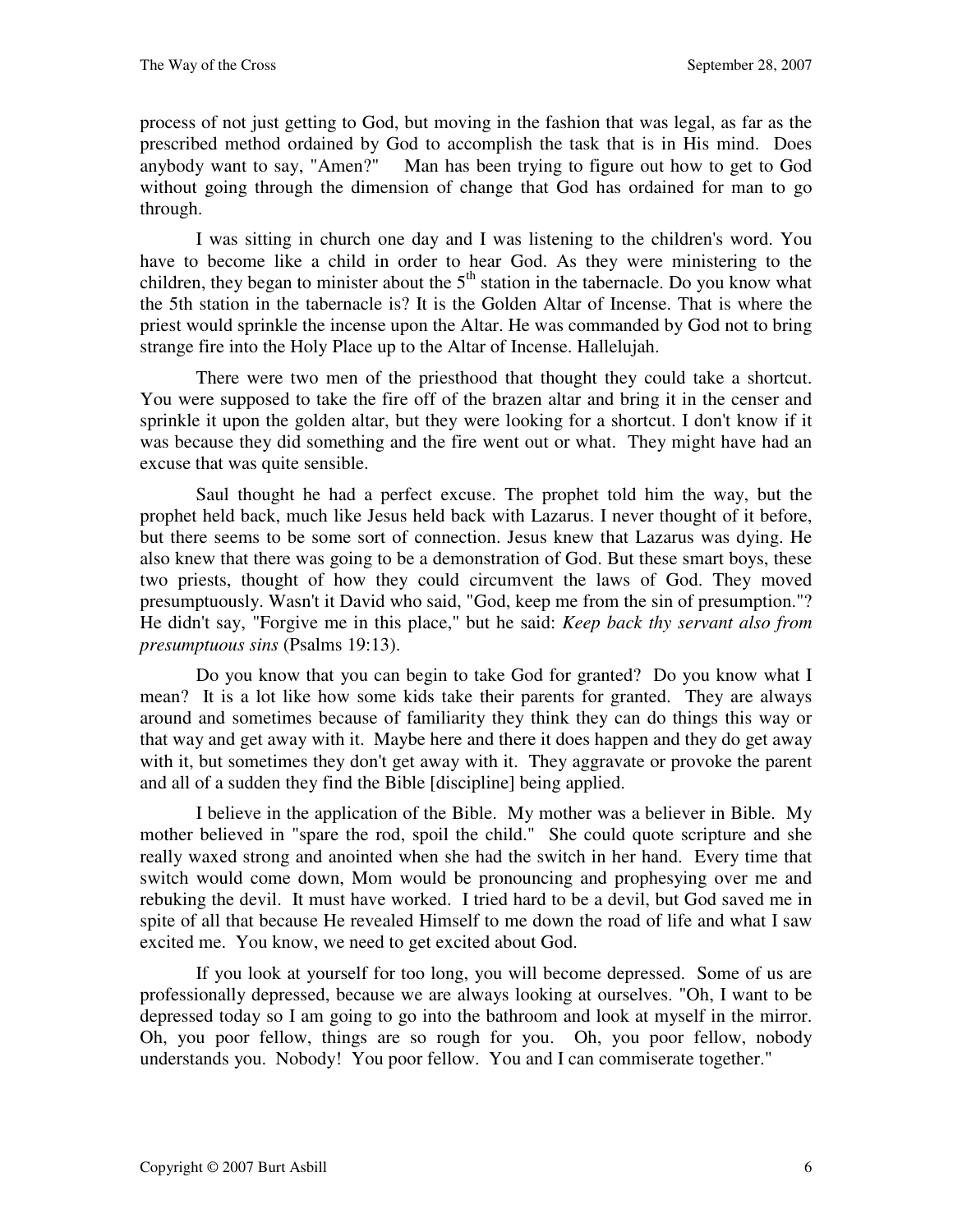Of course, you probably never do that, do you? Some of us carry around a mirror in our vest pocket or in our purse. We find the bathroom is too far away. We need comfort, so we pull out our mirror and look at ourselves! "Oh, yes, there you are! You are my friend, aren't you! Oh, you are so sweet and so lovely! It is just you and me against them!"

Well, quite frankly I believe that the church is responsible, because the church has not told us; the church has not informed us, the church has not taught us of the means and the way by which God intends to bring us into a place of unity. Maybe your church is different? I really don't think so.

Have you ever met somebody that wants you to sympathize with them? They come to tell you their problem. I think it is kind of funny. God will cause your toe to hurt so bad that you will come and ask somebody for prayer. The minute the man lays hands on you to pray he begins to prophesy that you are stubborn, arrogant and hard headed. "I don't want to hear that! My toe hurts!" Well, that is not the problem. Your toe isn't the problem. There is something in your soul that is vexing you down to your toenails.

I have had it happen over and over and over and over and over again. Do you know what? If you don't want to hear it you will run around until you find somebody to tell you what you want to hear. It is like a "May-pole" - they are all running around to find an answer that suits them. Why? Because we have not defined the means or the process by which God intends for us to come into a place of unity.

Anyway, I was sitting in church listening to the children's word. They were dealing with the tabernacle and something pricked my attention. I was brought up in a Baptist Church. My mother was a Christian, saved by the Blood of Jesus Christ, but boy, she was also Baptist. I thank God for my mother's Christianity, but I also rejoice that she got delivered from being Baptist. The Baptists believe that once you are saved, you are always saved. That really isn't the Baptist's fault. Come on, it is not the Baptist's fault. It is a doctrine that was born in her mother, the Catholic Church.

The Catholics believe that if you go to hell you can either buy your way out of it, or absolve yourself from it, or do something to get your soul out of that place and into the realm of heaven. Isn't that what they believe? They believe it!

Do you know what a Baptist believes? I will tell you what a Baptist believes. I was Baptist. I know all about it. They believe that even if you are involved in something, if you are in a place of sin; I mean sin sin. I mean sin sin sin. They believe that if you have ever, somewhere along the road of your sinning career, had some sort of salvation experience, no matter if you did sin and you die - you are going to heaven. That is what they believe.

You know, all religions have some sort of "escape hatch" by which it becomes all right to sin.

As I was in church hearing this word about the tabernacle - do you know something? I have been in the gospel 34 years maybe. I want you to know that I cut my teeth - do you know what it means to cut your teeth? A baby cutting its teeth chews, chews, chews until the teeth break through the skin. I cut my teeth on tabernacle. I have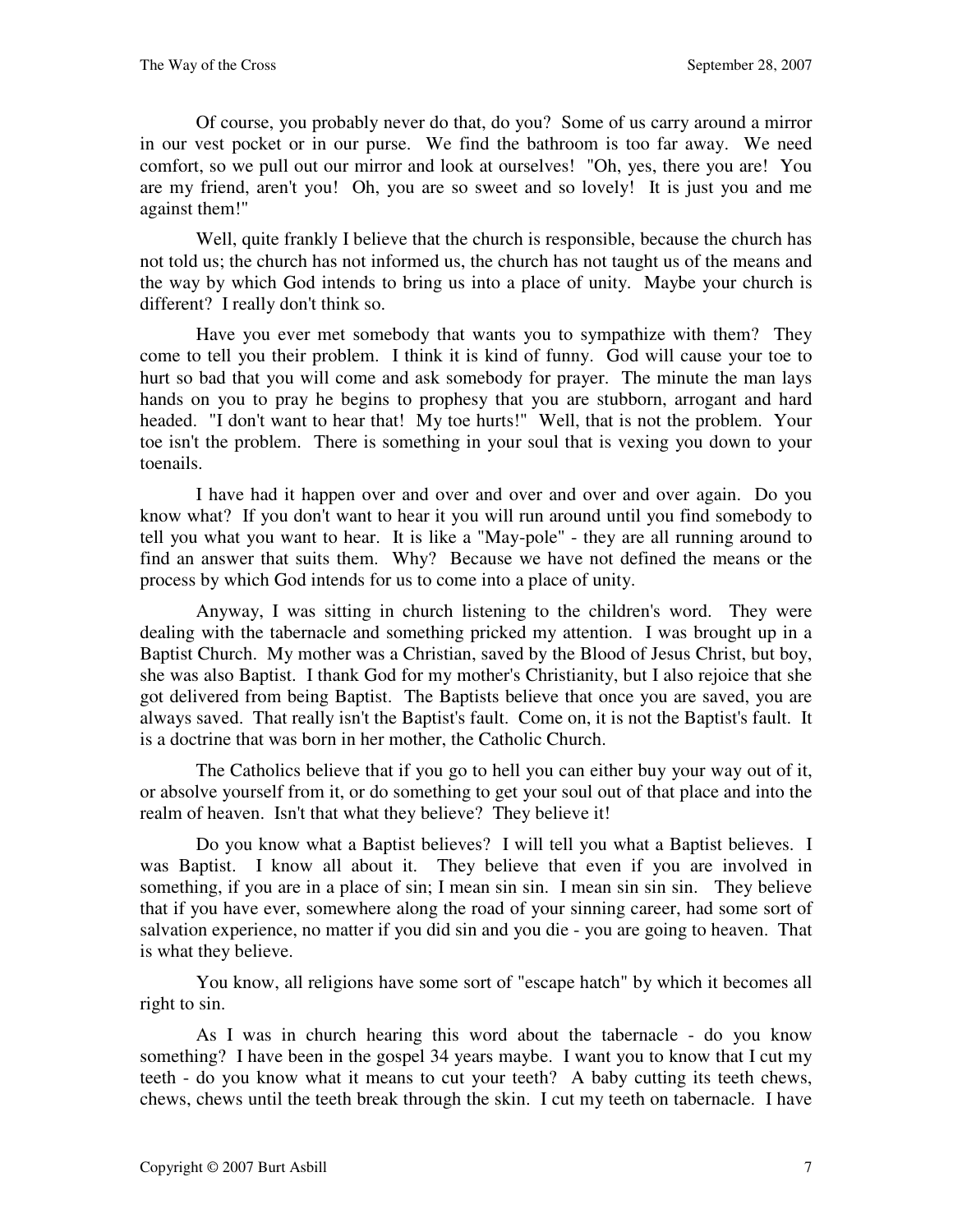been back and forth all over the world ministering with a man that does nothing but teach tabernacle. So how many times do you think I might have heard about tabernacle? How many times in 30 some odd years of ministry? Not only that, but I began to teach tabernacle. I would get into the Word and God would open it up and it would begin to flow. Do you know what? Every time I hear it under the anointing, my God, I hear something new. I get a little glimpse. I get a new revelation. Hallelujah. Then the growth and the development begins to expand. . It grieves me down to my heels to hear people say, "Well, I have heard all about that."

Sister Pavlina was teaching the tabernacle to the children. Thank God I have the child's ear to hear the revelation. I got a couple of revelations that day. You know, I always wondered about the coverings. She said something and it pricked me and I said, "You know, those are layers of ministry." Some are more refined than others, but each was put there with careful care and consideration for a particular reason, for a particular purpose. The linen would not have done what the badger skin was supposed to do. Of course, the linen might think it is prettier than the badger skin. You take away the badger skin and what happens to the linen?

The Bible says that there are diversities of ministry in the Body. Do you know what? One of the things that I am most critical of could be giving me the most protection. Glory to God.

I began to think about this position of eternal security. I had been asking God about the Scripture that says work out your own salvation with fear and trembling (Philippians 2:12b). Why should I fear and why should I tremble if I have salvation? The conclusion that I came to is: I should fear and tremble because there could be a good possibility that somehow, someway, I might miss it.

We are really part-time Christians. We really are. We are part-time Christians. We have God segmented or categorized into certain slots. Now, if you are not a part-time Christian, then don't get mad at me. I'm not talking to you; I am talking to the guy that is next to you. It is always the guy next to you, right? "That can't be me, God. That is that person over there. Oh, yes. He is mean. He is nasty. He doesn't like me. It has to be his problem, not my problem." That is a sure sign that you have the "ME" disease.

The "ME" disease, it is "ME," "MYSELF," and "I." I can have a unanimous vote between "ME," "MYSELF," and "I." I've got a majority, so what does your one vote matter? I'm three against one. You are a corporate structure all in yourself and you are the President, the Vice-President, and the Secretary-Treasurer. You have control of the corporation and it is going into bankruptcy.

Do you know there is a revelation that the church in Acts had? I do not necessarily believe that they had the totality of the revelation that we have in this hour, yet there was something that was being ministered that the people were hearing. It is not as though that word that was being ministered then is not being ministered now but it could be that the church is not hearing the word, because they are not responding.

You know, I am like anybody else. I would like to see people flood the altar and get down on their face to pray. I would like to see those people being ministered to. BUT, if those people get up off of the floor and go right back out there again and do the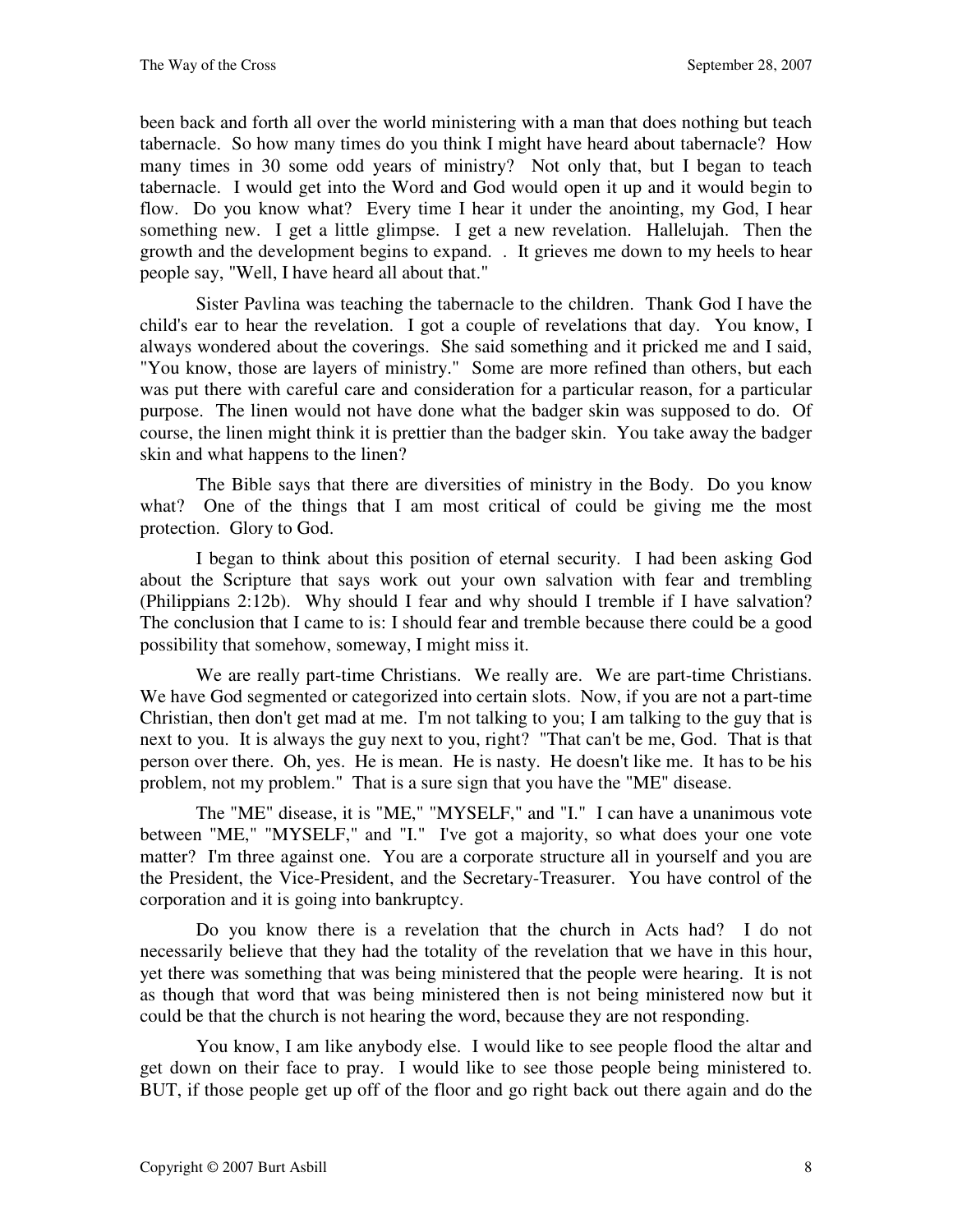same thing that they were doing before they went down on the floor, something is missing. Something is missing, and if you think it is in the ministry of the word, you are wrong.

It is not that it could not be that way, but Judas was in the midst of the twelve disciples. There was something that he wanted in his heart. There was some position of personal preference that he was demanding. There was some selfish motivation in his involvement with Jesus. No matter what Jesus said, he refused to let go of the thing that was in his heart. Self-interest combined with self-love brought self-destruction. Think about it.

Self-interest and self-love equals self-destruction, WHY? Because the church has hid the remedy. They have not been diligent in pronouncing the means and the method by which the people can come to a place of release and sanctification. Hallelujah. The ashes are mixed with blood and put into a little dish and they take the hyssop and saturate the bush and they go around and begin to sprinkle those other articles of furniture. From that point on into the depths of the tabernacle everything is sprinkled with blood, meaning that it is all one and the same thing. It has one objective. It has one destination. My God, we don't want to hear about it. We really do not want to know.

It is not all the church's fault, because what the church is doing is exciting something in the hearts of people that they can obtain a certain position, a certain goal without paying the price that needs to be paid.

There is one objective and position. All of these things, if they happen here, are a by-product of the position or the place that God wants to bring us to, no matter who we are or how we believe. Do you know the interesting thing? We were in India holding a seminar. Many came from different parts of India down to Madras, which is now called Chennai. We were having this ministers' meeting and teaching on the things that pertain to God regarding His calling, His election and the tabernacle. There was testimony after testimony of Jesus appearing out in the bush, appearing to men that were staunch Hindus, drunkards and wife-beaters, ministering salvation to them. Yet, in every occasion, there was some word that was given to them by the Lord that: "There would be some men or man coming that would teach them in a greater way and in a greater manner of the things that pertain to Him."

I believe that in that congregation there was one man that stood up and began to testify to the power of God to speak to him out in the bush concerning the coming of the revelation. He testified to the fact that what he was hearing with his ear now was the very thing that had been spoken to him. Hallelujah.

You know, it is a funny thing. It is a dreadfully funny thing. We hear a lot about the bars that are on the tabernacle, but I don't know that we hear much about the pillars that support the door of the tabernacle. There are five pillars and they are made out of wood covered with gold. They support the entrance to the tabernacle. You cannot enter into the tabernacle unless you go through that particular door. Hallelujah.

We know that five is the number of ministry. I want to tell you something else, a revelation, if you can grasp it. This is called the door. Jesus said, I am the door: (John 10:9). Now, why would Jesus take five pillars made out of wood and cover them with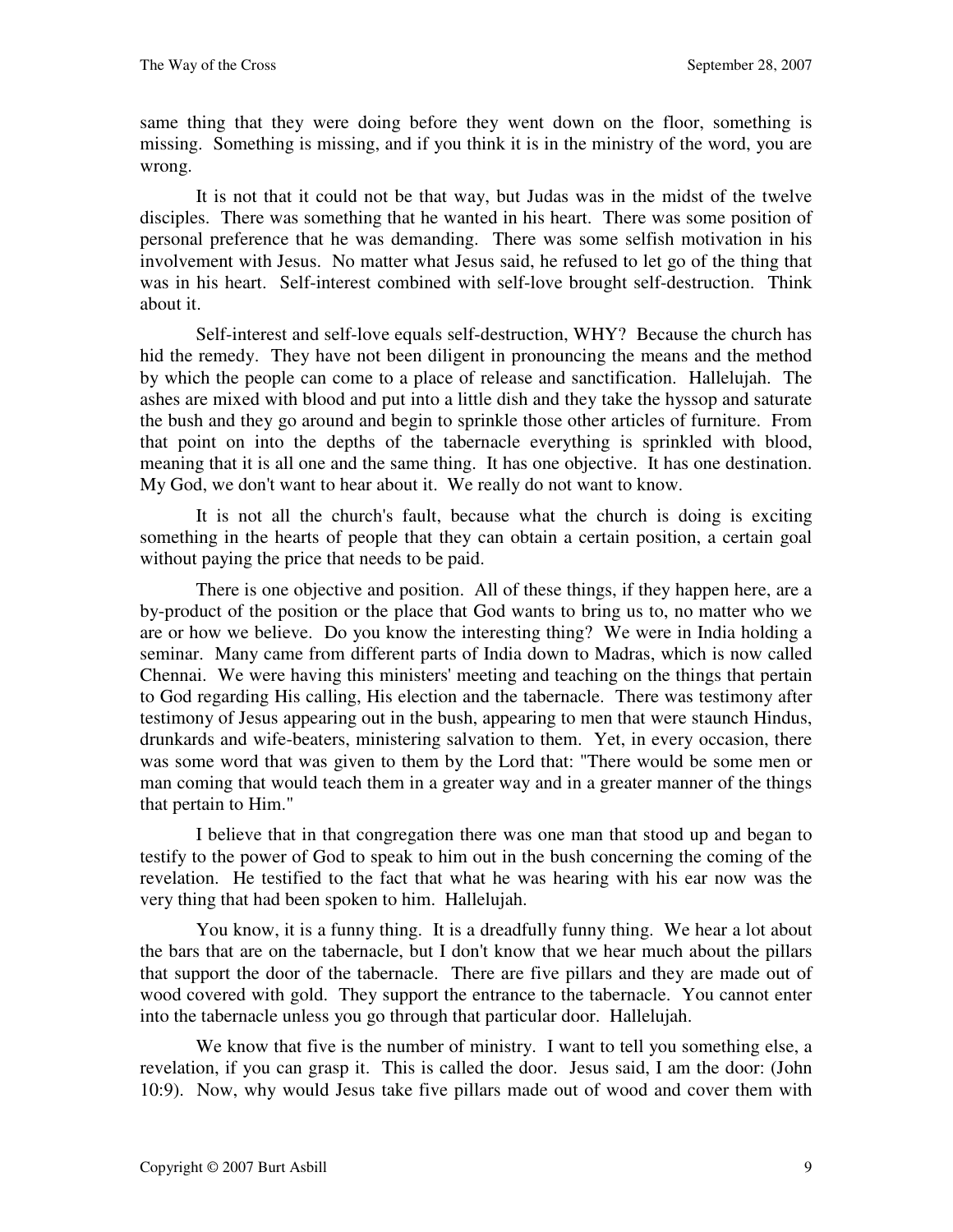gold and hang His door upon them? Why, if it were not that you have to hear the thing that God sets in the Body in order to enter into this sanctum that is called the Holy Place. Ephesians 4 says that God has set some in the Body. "Oh, I am not going to follow man. I am not going to follow man's idea. No man is going to tell me what to do. I have a right to my position of choice. I can be an independent agent and make the right decisions."

Well, you may have been able to make that decision twenty-five years ago and have time to turn around and repent, but you no longer have the time that it takes to turn around and repent. Now, we either believe that it is symbolic and an allegory, or we have to believe that it is a fairytale and it means nothing. What is man? (Psalm 8:4-6). Hallelujah.

Do you know that it is the only gold that is on the outside? Do you know that it is the only gold on the outside that you can see from the outside? Hallelujah. Everything else is brass. Isn't that right? Brazen laver, brazen altar, the other items that are gold are covered you can't see from outside.

One of the things that the Bible says in Revelation is Him that overcometh will I make a pillar in the temple of my God (Revelation 3:12) and (verse 13) He that hath an ear, let him hear what the Spirit saith unto the churches. Now, if you think that I am trying to exalt the ministry, you have another think coming. The ministry has its own row to hoe. It is a long hard road and its glory is never visible. We never love them until they are dead, and they all died.

Ministry that today is exalted and in a position of pre-eminence is not real ministry. The position, the place of service is down washing the feet of the disciples. There is a giving up of his position and right of authority. So, by the fact of washing the feet, he is exalting the one that he is washing into a position that was above him. We might wash one another's feet, but I don't know that we wash them for the right reasons. Jesus talks about giving: But when thou doest alms, let not thy left hand know what thy right hand doeth: (Matthew 6:3).

Can I tell you a little story? I was a very young Christian, very young. I didn't have a lot of money, but there was a need that I was aware of. God began to speak to me about giving the money to this individual for that need. It wasn't a spiritual thing. Do you understand? It was not necessarily something that would even be of benefit to the church in any way, shape or form. In fact, you could probably say that the man that received the money was probably more interested in self than in God. Yet God was speaking to me to give what I really didn't have to give.

Now, I don't want to paint this picture of somebody who just runs out there and pulls money out of his pocket and slaps it out there. I had to wrestle this thing through. I finally came to the place of surrender and said, "Okay, God. I am going to do what You told me to do. I am going to walk into his office and I'm going to say, 'Well, bless the Lord, this is for such and such."

He said, "No, you are not."

I said, "What do You mean? You wanted me to give it to him."

He said, "Yes, but I don't want him to know that you gave it."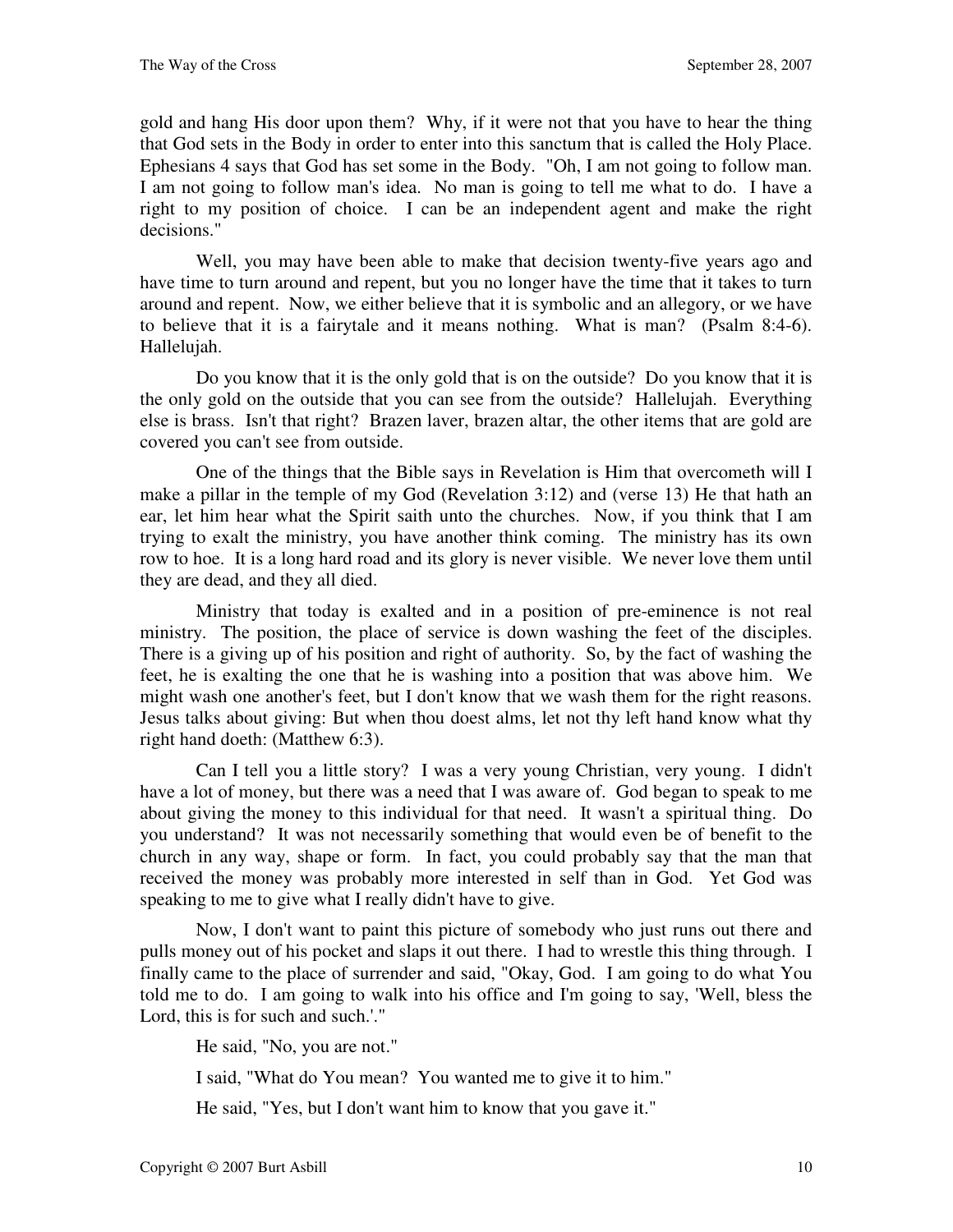"What? You don't want him to know? But God, that takes all the fun out of it! I should AT LEAST get something out of this besides an empty pocketbook."

So, I had to wrestle that through. I'm glad that the need wasn't dire and immediate. When I finally submitted to God, I put it in an envelope and I laid it on the seat of his car and I made sure nobody saw me get into his car. I felt more like a thief than a giver. But after that initial shock, I felt good. I was just praising the Lord and whistling. I had gone about my business and I happened to run into this fellow down the road a little ways. He began to tell me of his blessing and the more he told me, the happier I got.

I was saying, "Isn't that amazing?" (You probably would have been a little more spiritual than me.) I said, "Isn't that amazing that somebody would be so gracious to give you that gift? How could anybody do that and not be a nice person? Or at least a cheerful giver." I was very happy at the time. Everything went well until he said these next words. He said, "And you know what? I think I know who did it."

I said, "Really?" (Do I ask who?) I couldn't resist it. If this was a test, I failed miserably. I said, "Who?"

I'm waiting there and he names some other fellow. Have you ever taken a balloon and blown it up and just let the air out of it suddenly? Amen. Oh, my goodness. What a valuable lesson.. It showed all kinds of things in me. You know, he probably really didn't even need the money, but I needed the lesson. Now, if you think that God came in and miraculously and abundantly gave me back the money, you are wrong. I had to squeeze it out of my existence in order to replenish the stores from which I took it. Hallelujah.

I found out something here as I was listening to that children's word. Boy, that was a really anointed word. I think the person later asked me, "Do you think it was really anointed?" I said, "You have got to be kidding me."

The fifth station - He says to this church of Sardis, Revelation 3:4, *Thou hast a few names even in Sardis which have not defiled their garments; and they shall walk with me in white: for they are worthy.* We are in the third chapter, the fourth verse, the fullness of tribulation, a position of tribulation. Hallelujah. He says there are a "few names," "few names." I think those names are still a "few names," but I believe that they are categorically available. I don't believe like the Jehovah Witnesses that they are sealed up. Of course, I understand that now they have a new doctrine that they have a new 144,000. I'm still working on the first one.

Thou hast a few names even in Sardis which have not defiled their garments; and they shall walk with me in white: for they are worthy. Did somebody mention a word that Brother Mark was ministering here in the Czech Republic about blemishes? It says, these few names have not defiled their garments. It is not that we don't make mistakes, but we are a people who have known the way of repentance. Or, we should be a people who have known the way of repentance.

One of the words that has been utilized in this conference is the dissemination of pride. What are those three things in John? I John 2:16, *For all that is in the world, the*  lust of the flesh, and the lust of the eyes, and the pride of life, is not of the Father, but is of *the world.* Pride in who or what we are. I don't care how low you are in the estimation of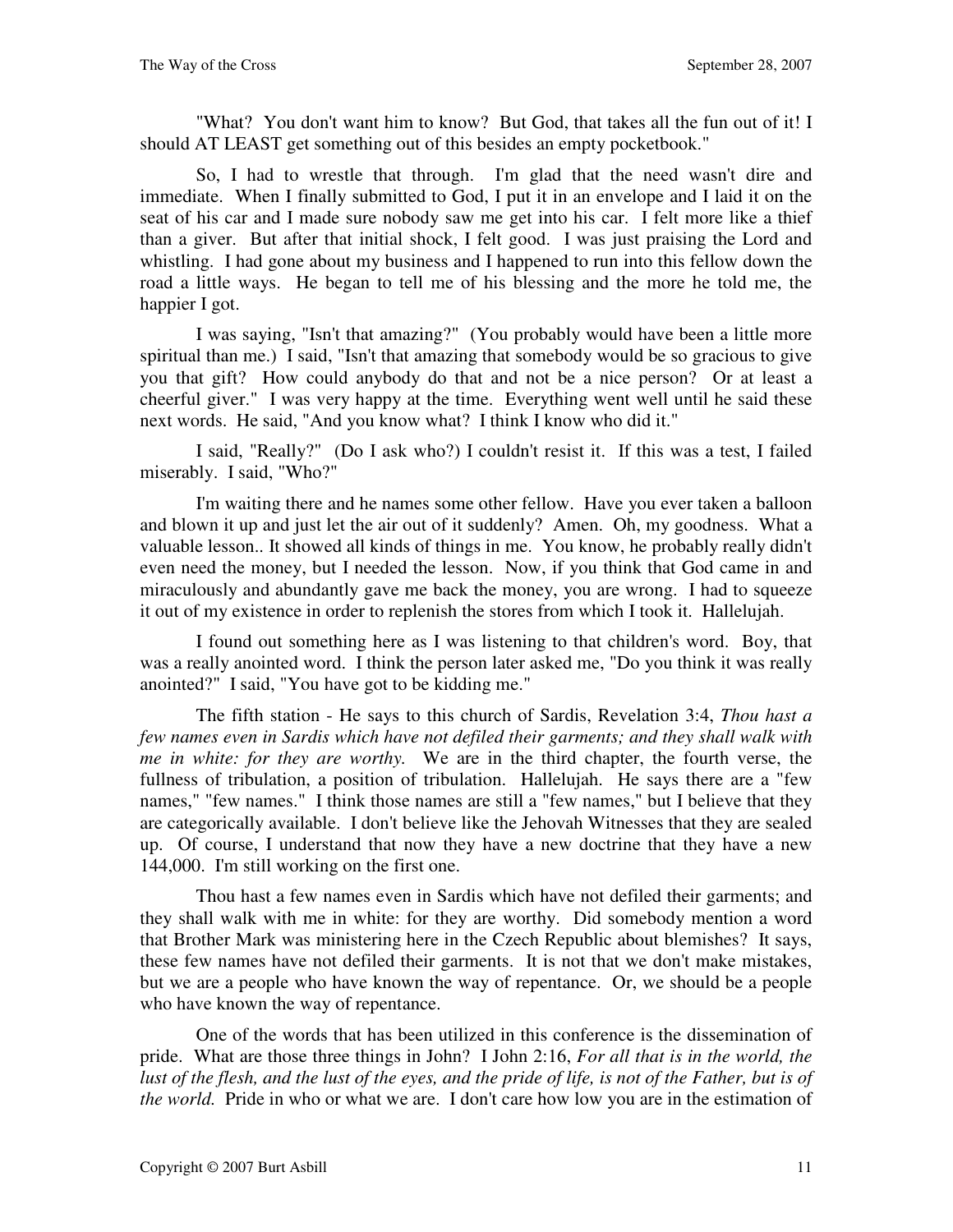other people; there is always some vestige of pride that is in your debauchery and wickedness that is familiar to you as a person. You take a drunkard that is living in the gutter and you begin to minister the word of God to them. What do you think it is that resists the move of salvation? As the Spirit of God begins to penetrate the fog of his mind and the delirium of his drink, my God, what do you think rises up within that individual as he proclaims, "I do not need God."? Pride. If you don't think it has not happened, you are mistaken. If you don't think it doesn't work that way, you are mistaken.

Pride! How much more those of us who do not find ourselves in that condition? What is the estimation of your self-worth? Let me come up to you and slug you one good hit and I will take you by surprise. You won't know it is coming and this little talk will not be in your mind. What do you think your reaction would be? When was the last time somebody stepped on your toe or moved against your opinion of self-worth? What was your reaction when somebody said something derogatory about you? What was your reaction? Maybe they didn't treat you like you should be treated? Maybe they are wrong but in their wrongness, are you right? No, you are wrong! You are wrong because you have not come to a position of revelation. Your focus is on something other than what God has designed for the church and for you individually. Hallelujah.

God desires for you to focus upon Him, but you and I need glasses. We need glasses. We cannot come to a position of harmony and agreement, unless everything that you disagree about with me and everything that I disagree about with you has found its resting place, not, as some would say, at the foot of the cross, but there in that position prepared for us upon the cross.

I was born to rule and to reign, but I was born to die. The road to heaven is not paved with gold. It is made up of cobblestones that are sprinkled with blood. Hallelujah. There is the position or place of wrestling that I must endure in order to come to grips with the destiny that is attributed to the sons of God. Hallelujah.

This door is designed to fix the malady of me-ism. It is the only cure; it is the only thing that can be done. It is the only healing that is totally perfect. It is the only position that is available for those that desire to come into this relationship. Hallelujah.

The disciples can gather at the foot of the cross, but the son has to accept the position and the responsibility of being upon the cross, that the cross might be the beginning of the end unto the glory of God.

Where have we missed it? We want health, prosperity and victory. It is the fact that we want to live this life in the flesh that is not consistent with the theology of sonship.

John 12:24, *Verily, verily, I say unto you, Except a corn of wheat fall into the ground and die, it abideth alone: but if it die, it bringeth forth much fruit.* It remains in this ground alone, this lower realm that is called earth. No wonder Jesus was talking to the disciples and telling them, as well as Nicodemus, that if a man wanted to partake of heaven he had to what? Be born again (John 3:3). He told him that if he wanted to see heaven that he had to not only be born of the water, but also of the Spirit (verse 5). He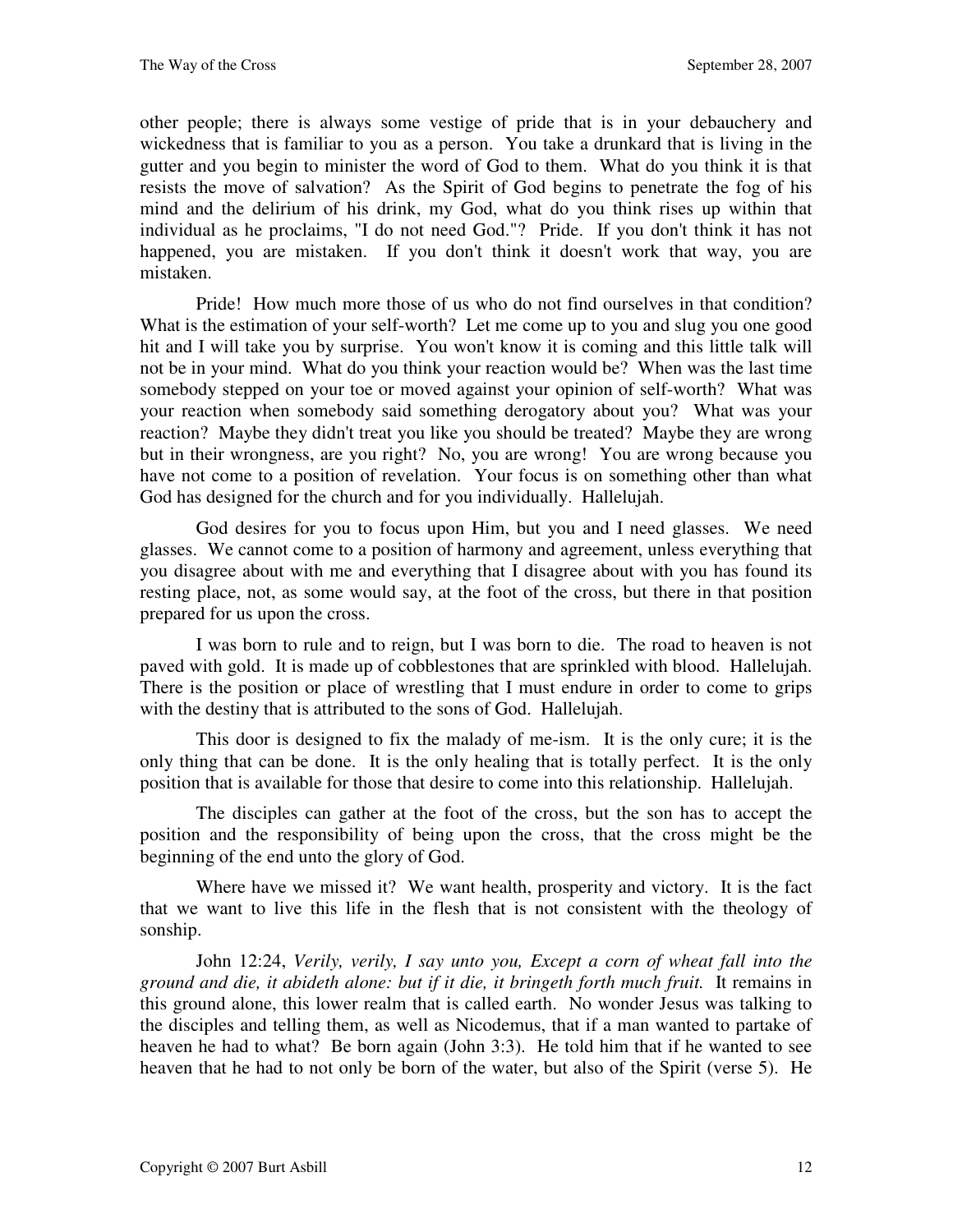said these things are earthly things. There is yet another realm of glory. Do you hear me? Glory that is called death. It is called burial. Hallelujah.

There is a glory in burial because the one who has come to this position has come to an understanding, a place of knowing that though he lay his life down that he has the ability, because of the promise, the hope, the Blood of Yeshua, to then be resurrected. Hallelujah. Glory to God. The glory of one is lesser than the glory of the other. My God. Hallelujah. God does not leave us in the tomb emaciated and mangled but He brings us through in victory, in power, in resurrection. THEN WE CAN HAVE UNITY!

I have divested myself of all that is me. What do you think that the fifth article in the tabernacle is indicative of? It was the ministry of the priest. The priests had the responsibility to tend to the fire and,load up the incense and sprinkle it upon it. Their responsibility was to push that piece of furniture out of the Holy Place into the Most Holy Place. It was a prerequisite, do you hear? There was a ritual that they had to go through. There was cleansing, there was sanctification, both in spirit and in body. Hallelujah. Their motives had to be pure. They had to have the thought of God in their mind. NO SELF INTEREST HERE! Yet, they did it with fear and trembling, except for two presumptuous, arrogant human beings who thought they could outsmart God.

Listen to this about the fifth station. Revelation 3:4, *Thou hast a few names even in Sardis which have not defiled their garments; and they shall walk with me in white: for they are worthy. <sup>5</sup>He that overcometh, the same shall be clothed in white raiment; and I will not blot out his name out of the book of life, but I will confess his name before my Father, and before his angels.* Amen.

No wonder I am supposed to work out my salvation with fear and trembling. I can minister at the Brazen Altar. I can minister and go through all of the ritualism of the Brazen Laver. I can have the priestly garments. I can have the tools of my profession. I can do everything in accordance with the rules and the regulations. But now all of that is temporary, none of that is permanent.

I can go into the Holy of Holies and do the service of the Golden Lamp Stand, trimming its wick, making sure it is filled with oil. Hallelujah. I can go to the Table of Shewbread and do the service as unto God and partake of the loaves and have the fellowship of the priesthood and be in fellowship with the congregation and all of the things that go with the realm of church. Hallelujah. But if I do not fulfill the prerequisite of the Golden Altar of Incense and come to the position where my self-worth, selfinterest and self-sufficiency is zero, then all my labor is in vain for I have not achieved the objective that God had for me.

There is a call going out. There is a word that God has loosed out of the heavens. There is a door of opportunity, you might want to call it a golden door, that is being presented to the church on the whole. But it is only accessible for those that are willing to consider the position and the cost and be willing to pay the utmost of all that it is in order to obtain what lies on the other side of it.

Let me tell you something. If you make up your mind that this is what you want, you will not have to manufacture your tribulation or persecution. I want to remind you that the devil said to Jesus, "Your people are easily diverted and subverted." If you will